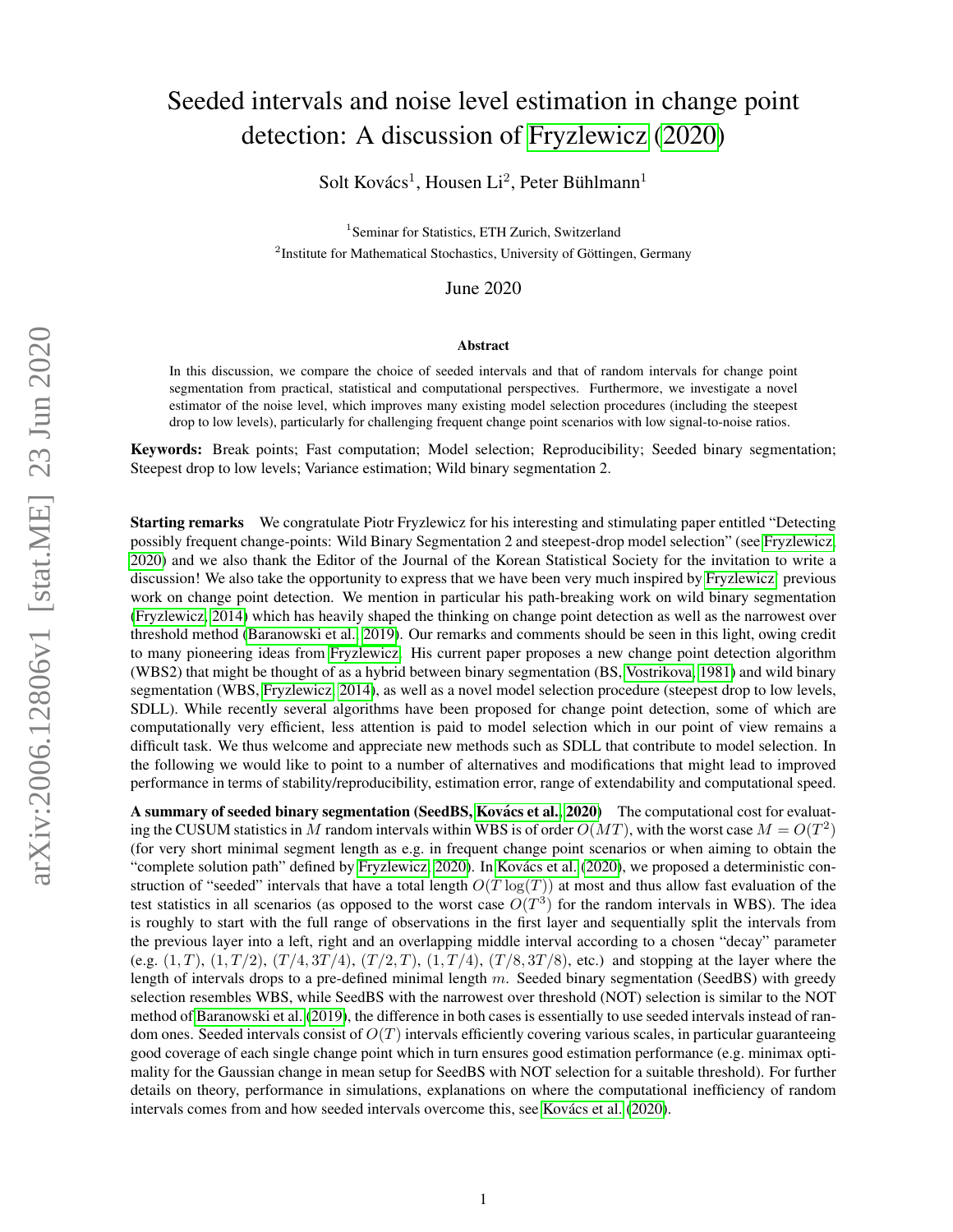Adapting SeedBS to frequent change point scenarios In WBS2 (with  $\tilde{M} = 100$ ) once the current search interval  $(s, e)$  has less than 15 observations, all intervals within  $(s, e)$  are evaluated, facilitating estimation (and model selection) in frequent change point scenarios when the true segments are extremely short. A possible adaption to SeedBS in order to match this is to include all intervals below a certain length additionally to the regularly generated seeded intervals. In the experiments further below we added all intervals having less than 10 observations. Alternatively, when aiming to improve results in very challenging scenarios, then instead of the default decay parameter of  $2^{1/2}$ , one could generate more seeded intervals by changing the decay to e.g.  $2^{1/8}$ , resulting in an increase of computational time by a factor of approximately four. Another option for improving estimation is an adaptive version (i.e. ASeedBS) of SeedBS that we discuss further below.

Some advantages of SeedBS: a fast, stable/replicable and easy to generalize alternative First of all, when the last layer with the smallest considered scale within seeded intervals includes all intervals of length  $m = 2$  observations, one obtains a complete solution path. Hence, unlike for WBS, model selection in frequent change point scenarios is still possible with a fixed threshold. In Figure [2](#page-3-0) estimators number 9 and 10 ("SeedBS\_THR\_1.0....") use the threshold  $1.0 \cdot \hat{\sigma} \sqrt{2 \log(T)}$  with the JFNL estimator (from Definition [1](#page-2-0) further below) and the MAD based estimator as  $\hat{\sigma}$ , respectively. When paired with the JFNL estimator, this fixed thresholding performs nearly as good as the best competitors (e.g. SDLL) in the lower noise level  $\sigma = 0.3$ . For  $\sigma = 0.45$  the best performing SDLL method performs better in general in estimating the number of change points than the fixed threshold (which is not surprising as the fixed threshold is not adapted to the data). However, as an advantage, the fixed threshold has smaller variance than the SDLL based model selection. Second, SeedBS can be combined with many model selection approaches, in particular also with the SDLL model selection. The advantage here is that the deterministic scheme utilized in the seeded intervals leads to reproducible results unlike WBS2+SDLL, where the estimated number of change points for various runs on the same data can show high variability/instability for high noise levels due to the randomness of the intervals. Aggregation over multiple WBS2 runs and taking the "median run" as proposed by [Fryzlewicz](#page-4-0) [\(2020\)](#page-4-0) might help to gain more stability, but does not fully eliminate the issue while increasing computational efforts. Third, a SeedBS-BS hybrid can be considered (similar to WBS2 being a hybrid between BS and WBS) by generating new seeded intervals specifically in between previously found change points and thus adapted to the information on the signal obtained in earlier iterations of the procedure. This adaptive seeded binary segmentation (ASeedBS) might perform slightly better than SeedBS in challenging scenarios (at the price of somewhat increased computational times as a new set of seeded intervals are evaluated each time a change point candidate is added). One advantage of ASeedBS compared to WBS2 is reproducibility due to the lack of randomness. Fourth, we would like to mention applicability in models beyond the Gaussian change in mean setup. WBS2 has a greedy nature when selecting the next best split point. This might be limiting when trying to apply WBS2 e.g. in piecewise linear models, where the best single split point over an interval containing multiple change points may not correspond to any of the true change points (see [Baranowski et al., 2019](#page-4-2) and their proposal of the NOT selection instead of a greedy one to solve this issue). In SeedBS and also ASeedBS greedy selection is not essential and they could be easily combined with other selection rules, e.g. the NOT selection. Note that evaluating the CUSUM statistic for  $M = O(\log T)$  random intervals has the same cost  $O(T \log T)$  as evaluating all the  $O(T)$  seeded intervals. However, if the spacings between change points are short, it is likely that none of the  $M = O(\log T)$  random intervals contain only a single change point as opposed to seeded intervals, for which it is likely that some of the  $O(T)$  intervals will be suitable (i.e. contain a single change point). As an illustration of wide applicability, in [Kovacs et al.](#page-4-4) [\(2020\)](#page-4-4) we used SeedBS to detect changes in (high-dimensional) Gaussian ´ graphical models using a graphical lasso based estimator as in [Londschien et al.](#page-4-5) [\(2019\)](#page-4-5). Last, but not least, as a method of  $O(T \log(T))$  worst case computational complexity, SeedBS is fast, in particular in our recent Fortran based implementation (planned to be made publicly available) that needed (using the default options) around 0.001 seconds for the extreme.teeth signal of [Fryzlewicz](#page-4-0) [\(2020\)](#page-4-0) and thus about one to two orders of magnitude less than the available R implementation of WBS2. We currently work on the so-called optimistic search technique [\(Kovacs et al., 2020\)](#page-4-6) reducing the computational times for various methods. Applying this search for SeedBS ´ results in the optimistic seeded binary segmentation (OSeedBS) method, which further reduces the computational complexity to  $O(T)$  in the Gaussian change in mean setup when using the NOT selection. From a practical perspective SeedBS and OSeedBS naturally offer the possibility to parallelize the evaluation of the test statistic in various seeded intervals, which can be an advantage when applying it in more expensive high-dimensional setups such as the previously mentioned setup of [Londschien et al.](#page-4-5) [\(2019\)](#page-4-5). We tried SeedBS and ASeedBS together with the SDLL model selection on the extreme.teeth signal of [Fryzlewicz](#page-4-0) [\(2020\)](#page-4-0) and the estimation performance for the number of change points was similar to WBS2+SDLL. Much bigger differences seemed to result from a different choice of noise level estimator and thus we present some simulation results for that in the next paragraph. Overall, in our point of view the main possible advantages of SeedBS compared to WBS and WBS2 are the reproducibility, easy extendability beyond the Gaussian change in mean case trough e.g. the NOT selection and, to some extent, the easier derivation of theoretical results.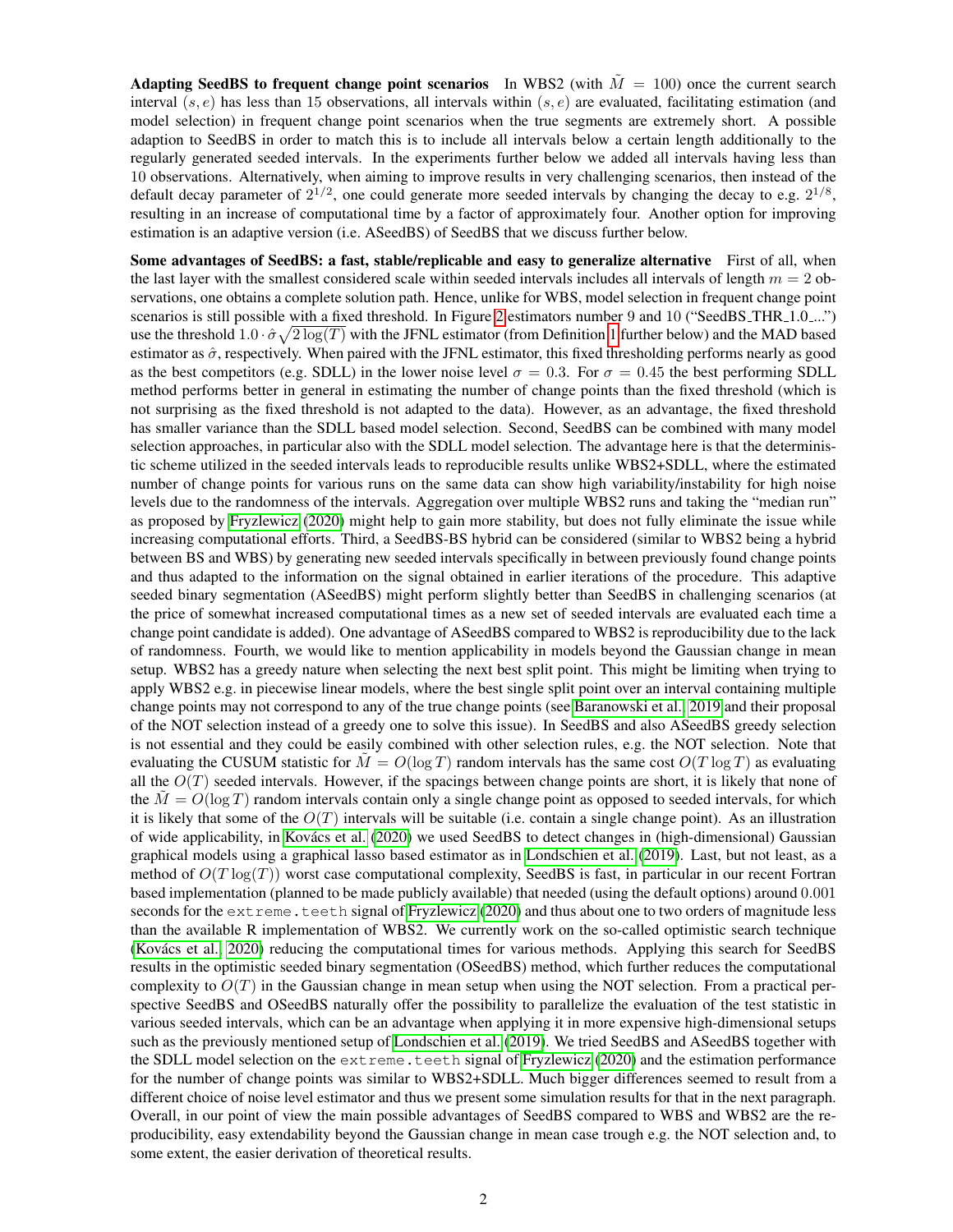An alternative estimator for the error variance A commonly used approach for the estimation of noise levels in the Gaussian change in mean setup (with constant variance) is to use a robust scale estimator (e.g. median absolute deviation, MAD) of consecutive differences  $(X_2 - X_1, \ldots, X_T - X_{T-1})/\sqrt{2}$  so that jumps in the mean of the signal can be treated as outliers. However, in frequent change point scenarios, there can be many of these outliers, potentially leading to severe upwards bias. While [Fryzlewicz](#page-4-0) [\(2020\)](#page-4-0) wrote that accurate estimation of the noise variance "can be difficult to achieve in frequent change point models", we would like to show that the task is not impossible if a different strategy is considered. Rather than treating jumps as outliers, we actively consider them in the following sense: when looking at consecutive differences (with lag one), each jump in the signal is counted once, however, when looking at lag two differences, each jump is counted twice. For example, assuming there is a jump at the k-th observation, out of the four pairs  $(X_{k-1} - X_{k-2}, X_k - X_{k-1}, X_{k+1} - X_k, X_{k+2} - X_{k+1})$ only  $X_k - X_{k-1}$  includes the jump, but out of four lag two differences  $(X_{k-1} - X_{k-3}, X_k - X_{k-2}, X_{k+1} - X_k)$  $X_{k-1}$ ,  $X_{k+2} - X_k$ ) two of them, namely  $X_k - X_{k-2}$  and  $X_{k+1} - X_{k-1}$  include the jump (while the noise is of course contained additionally in both series). The assumption for this "counting" to work is to have minimal segment length of least 2 observations. Overall, the difference in the variance of the lag one and lag two series can be utilized to filter out the jumps as follows.

**Definition 1** The jump filtered noise level (JFNL) estimator for the variance  $\sigma^2$  is defined as

<span id="page-2-0"></span>
$$
\hat{\sigma}_{JFNL}^2 = \max \left\{ 0, 2 \cdot v \left( \frac{X_2 - X_1}{\sqrt{2}}, \dots, \frac{X_T - X_{T-1}}{\sqrt{2}} \right) - v \left( \frac{X_3 - X_1}{\sqrt{2}}, \dots, \frac{X_T - X_{T-2}}{\sqrt{2}} \right) \right\},\,
$$

where  $v(Y_1, \ldots, Y_l) = \sum_{i=1}^l (Y_i - \bar{Y})^2 / l$  is the empirical variance of  $Y_1, \ldots, Y_l$ .

Although difference based variance estimation methods have a long history in nonparametric regression (see e.g. [Hall et al., 1990\)](#page-4-7), we are not aware of JFNL having been proposed elsewhere. The goal when using the empirical variance is to actively count each of the jumps (which is the core idea when comparing the two lags), whereas robust estimators would treat a part of the jumps as outliers, but possibly to a different extent in the lag one versus the lag two differences such that their comparison becomes difficult. If the true noise level  $\sigma^2$  is very low compared to the jumps, the difference of the variance terms above can become negative. In such cases the maximum in the definition above kicks in and we threshold at zero in order to have a non-negative variance estimator. While well-defined, estimating zero as a noise level is not particularly useful when applying for model selection purposes. Note however that this typically occurs only in scenarios where change point detection and model selection is an easy task with many available methods, namely in scenarios with low noise levels compared to the sizes of the jumps. In general, lag k differences count jumps k times and thus, potentially even better estimators could be constructed similarly if it is reasonable to assume that each segment contains at least e.g.  $k = 3$  or  $k = 4$  observations. One could come up with other estimators as well and also try aggregating various estimators for the variance (e.g. via the median) to have an ensemble type estimator which may even outperform individual ones. A related, but slightly different avenue is to try to make the estimator robust. In Figure [1](#page-3-1) we compare JFNL to the MAD estimator (of lag one differences) for various commonly used test signals. In the extreme.teeth signal  $\hat{\sigma}_{JFNL}^2$  performs much better than the MAD estimator and also on the other test signals it seems to perform somewhat better. When looking at scenarios with lower noise levels, a higher variance of the JFNL estimator compared to MAD would be visible such that some other estimators could be better suited than JFNL. However, in the shown scenarios with comparably high noise (which are the difficult scenarios from a model selection perspective), JFNL seems to offer some advantages. The performance of JFNL for the "stairs10" signal can be further improved by taking  $\tilde{v}(Y_1,\ldots,Y_l)=\sum_{i=1}^l Y_i^2/l$  instead of v in Definition [1.](#page-2-0) As mentioned before, it could be promising to combine strengths of an ensemble of various estimators. There is definitely room for further improvements. It remains to be tested how well  $\hat{\sigma}_{JFNL}^2$  performs in examples beyond the ones shown here as well as in real data where the independence and minimal segment length assumptions may not hold.

Utilizing the jump filtered noise level estimator  $\hat{\sigma}_{JFNL}^2$  For methods/model selection procedures, that rely on an estimate of the noise level one can hope to obtain better results when using a better estimate of the noise level. We illustrate this for some approaches for which changing the default noise level estimate is easy to do within the corresponding R package/implementation. In Figure [2](#page-3-0) we consider the extreme.teeth signal with noise level  $\sigma = 0.3$  (top) and  $\sigma = 0.45$  (bottom). As expected, the JFNL based estimators in general result in more estimated change points than the MAD variants as JFNL does not overestimate the variance. Interestingly, for the lower noise level, FDRSeg [\(Li et al., 2016\)](#page-4-8) and SeedBS (Kovács et al., 2020) with a fixed threshold (with JFNL) perform similar to SDLL (with WBS2 or even in combination with SeedBS that we do not show to save space). For higher noise levels, all methods shown in red (JFNL) and black (MAD) tend to find fewer change points. The exception is SDLL with JFNL used for the threshold to determine the "low level" of the drop, which has median estimated number of change points still close to the true number. Hence, a bit surprisingly, it seems like JFNL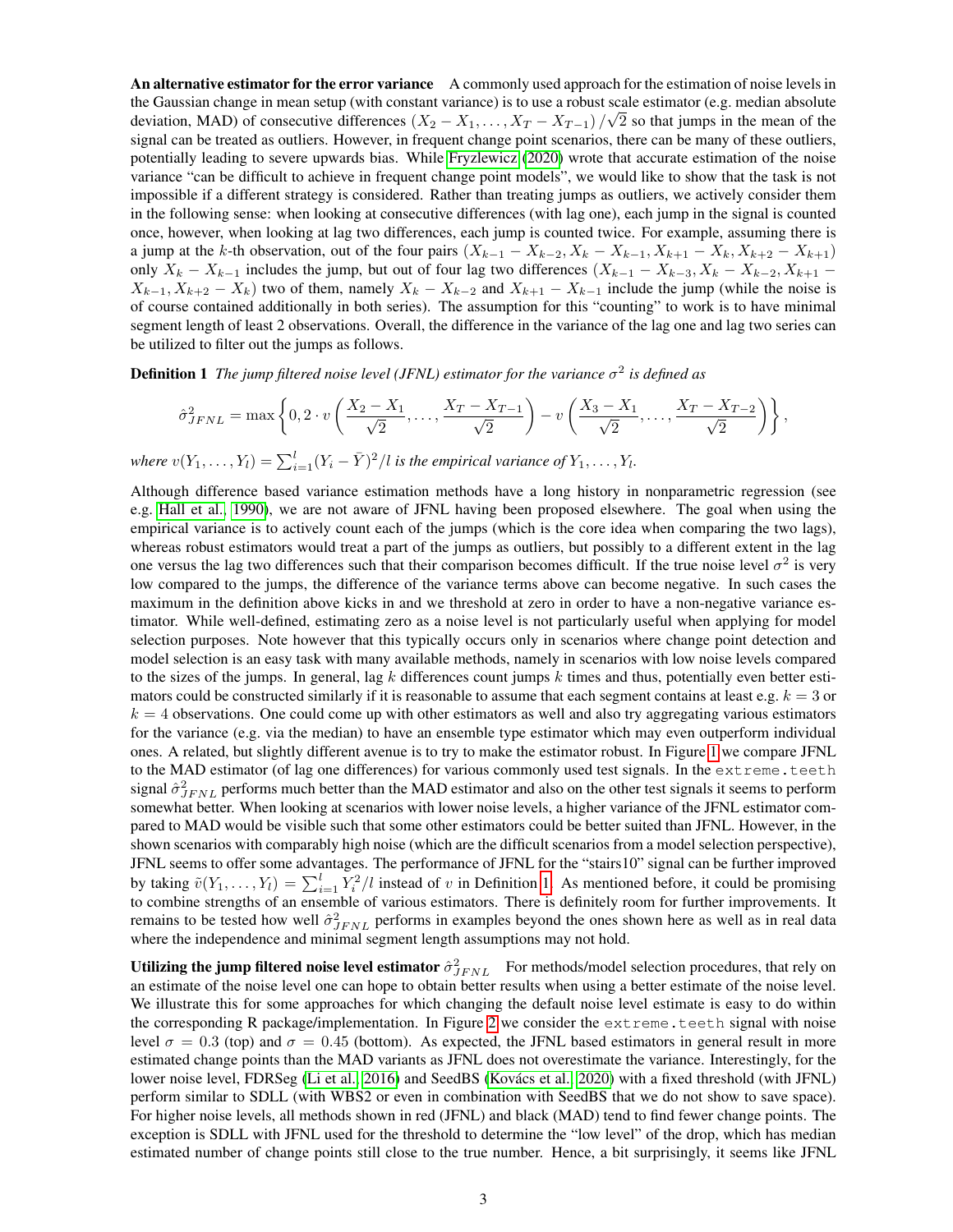<span id="page-3-1"></span>

Figure 1: Boxplots of the JFNL and MAD estimators of the noise level  $\sigma$  in the extreme.teeth example of [Fryzlewicz](#page-4-0) [\(2020\)](#page-4-0) on the very left panel and five other examples from [Fryzlewicz](#page-4-1) [\(2014\)](#page-4-1) based on 1000 simulations each. The true values of  $\sigma$  are indicated by the red horizontal lines respectively.

also improves SDLL methodology in noisy scenarios. SeedBS with a fixed threshold finds fewer change points, but with a smaller variance than SDLL. As the noise level is quite high in this scenario, the question is also what one is aiming for: a good estimate of the number of change points, potentially at the price of including more false positives, or selecting fewer change points and thus also fewer false positives? Note that we did not change the calibration/constants within SDLL when using the JFNL estimator instead of MAD, which might slightly influence the results. Also, besides the estimated number of change points, other performance measures might be helpful and necessary to understand the detailed behavior of individual methods. Lastly, the green parts of Figure [2](#page-3-0) show estimators from [Du et al.](#page-4-9) [\(2016\)](#page-4-9) implemented in the StepSignalMargiLike package (available from Samuel Kou's homepage) with the therein proposed three priors (called NormA, NormB and NormC). With the implicit penalization, i.e. default options without us giving any estimate for the noise level, the NormA approach gave very good estimates for the number of change points (with remarkably low variance) even for  $\sigma = 0.45$  and thus we considered it worthwhile mentioning. The NormB estimator returned way too few and the NormC way too many candidate change points. In practice, it is a question which prior to choose, moreover, the implementation does not scale well to long time series (around 8 seconds for a time series of length  $10<sup>5</sup>$  and 80 seconds for a time series that is three times longer).

<span id="page-3-0"></span>

Figure 2: Boxplots of the number of found change points (based on 100 simulations each) in the extreme.teeth example of [Fryzlewicz](#page-4-0) [\(2020\)](#page-4-0) with noise level  $\sigma = 0.3$  (top) and  $\sigma = 0.45$  (bottom) for various estimation approaches. Model selection approaches based on the JFNL estimator are in red, MAD based counterparts in black, while green refers to approaches from [Du et al.](#page-4-9) [\(2016\)](#page-4-9). The true number of change points is indicated by the dashed horizontal line at 199 and the vertical lines group the methods as a visual aid.